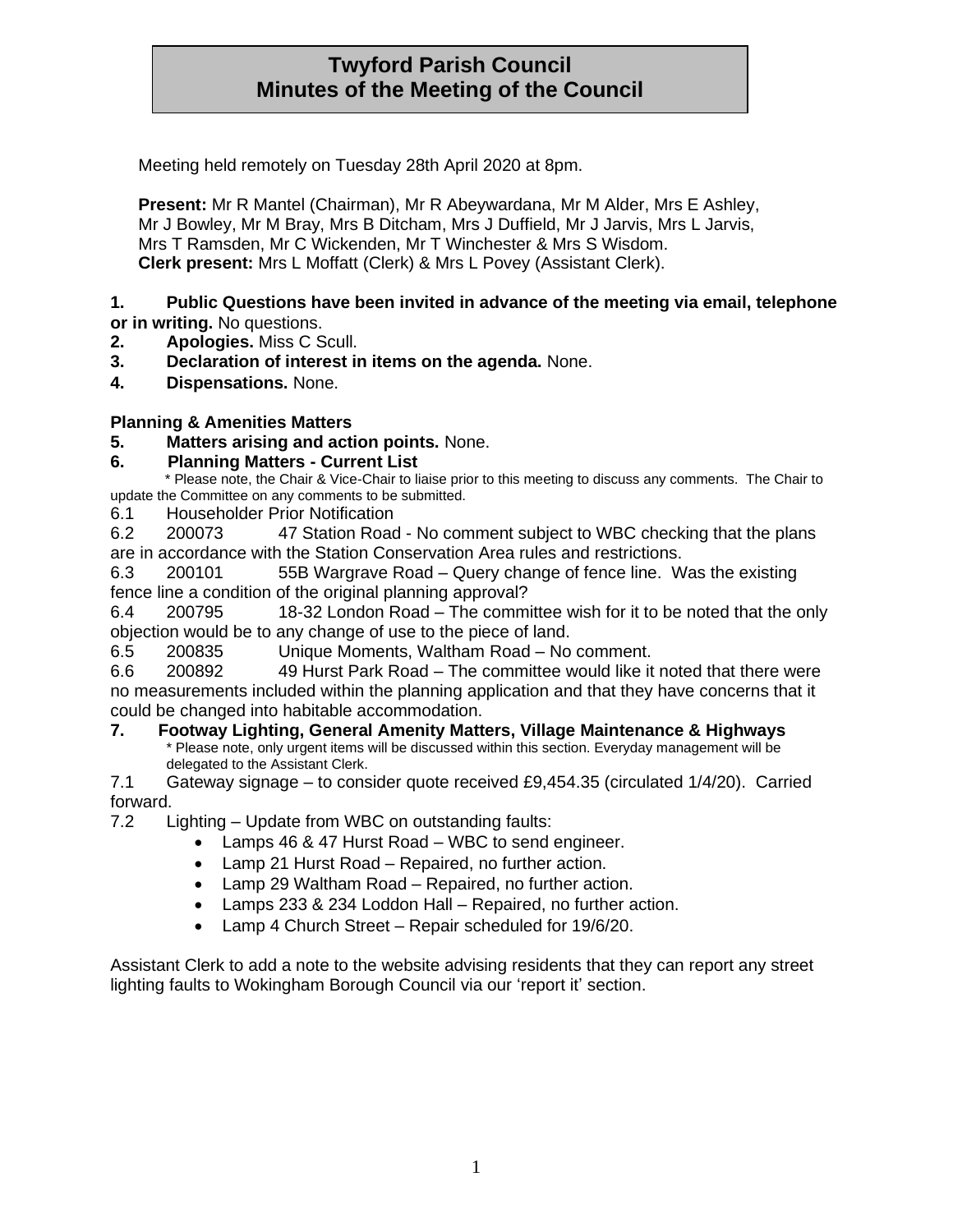#### **Planning & Amenities Committee items to note:**

#### **1. Notices of permission**

#### \* denotes applications that the Council has previously commented on.

- 1.1 200305 4 Arnside Close
- 1.2 200314 31 Mallard Close
- 1.3 200346 39 Hurst Park Road
- \* Possible over development with development up to the border of the neighbouring property.
- 1.4 200429 7A Waltham Road
- 1.5 200490 2 Broadwater Cottages
- 1.6 200581 Penny House (formally Kingsbridge House), Wargrave Road

#### **2. Notices of refusal**

#### 2.1 200198 21 Hurst Road

\* Reasons of refusal as given by WBC:

1. The proposal, by reason of its increase in scale, bulk and mass along the neighbouring boundary would not appear as a subservient addition to the host dwelling and would cause significant harm the amenities of the neighbouring dwelling by reason of overbreaing. The proposal is thus contrary to the National Planning Policy Framework, policies CP1 and CP3 of the Wokingham Core Strategy and Section 4 of the Supplementary Planning Document - Wokingham Borough Design Guide. 2. The ecological information submitted has not demonstrated that the proposed development has taken into account the possibility of bats, a protected species, being on the site, and how the impact on them could be mitigated, contrary to Section 11 of the NPPF, Paragraphs 98 and 99 of Circular 06/2005, Policies CP3 and CP7 of the Adopted Core Strategy 2010, and Policy TB23 of the Adopted Managing Development Delivery

#### Local Plan 2014. **3. Other planning matters**

3.1 192280 Land to the Rear 20 & 22 Station Road.

\* Twyford Parish Council comments; The committee are not in agreement of the plans being approved and support the residents in their views and comments.

Wokingham Borough Council are due to determine this application now in their May meeting. Carried forward.

3.2 200822 174 Broad Hinton. Application for works to protected tree(s) TPO 769/1995. T3, Oak – Crown reduction of no more than 2 metres concentrating on parts of crown to north, east & south. This will be a 2-metre lateral and proportional height reduction, leaving a balanced and flowing crown outline.

#### **4. Correspondence circulated by email:**

4.1 WBC – New Street Cleansing Contract (circulated 3/4/20).

4.2 WBC – 2020-2021 Carriageway Structural Maintenance Schemes (circulated 7/4/20).

4.3 WBC – TPO 1725/2020 served, trees to the east of 2 to 6 Bridge Park & 38 High Street (circulated 7/4/20).

4.4 WBC – Notification of temporary closure (circulated 16/4/20).

#### **Full Council Matters**

# **8. Minutes of the Full Council meeting held on 21st April 2020 (to be signed at a later**

**date).** Approval of the minutes as a true and accurate record proposed Mr M Bray, seconded Mrs T Ramsden, motion carried nem con.

**9. Clerks report** The clerk reported on a meeting held with WBC's Martin Sloan, Assistant Director ASC Transformation and Integration. Other attendees include voluntary organisation representatives and organisers from the Twyford Covid-19 group. Philip Cook, Involves General Manager, spoke about volunteering standards and detailed a list of basic 'rules'. Twyford Covid-19's Sam Bramwell confirmed their structure, policies and procedures. The meeting participants were satisfied that the Twyford Covid-19 group is well run and has the capacity to take referrals from Citizens Advice and they in turn could refer residents to Citizens Advice, Link Visiting Scheme or relevant WBC departments.

A resident reported concerns over the Covid-19 Hub page image causing anxiety and the Clerk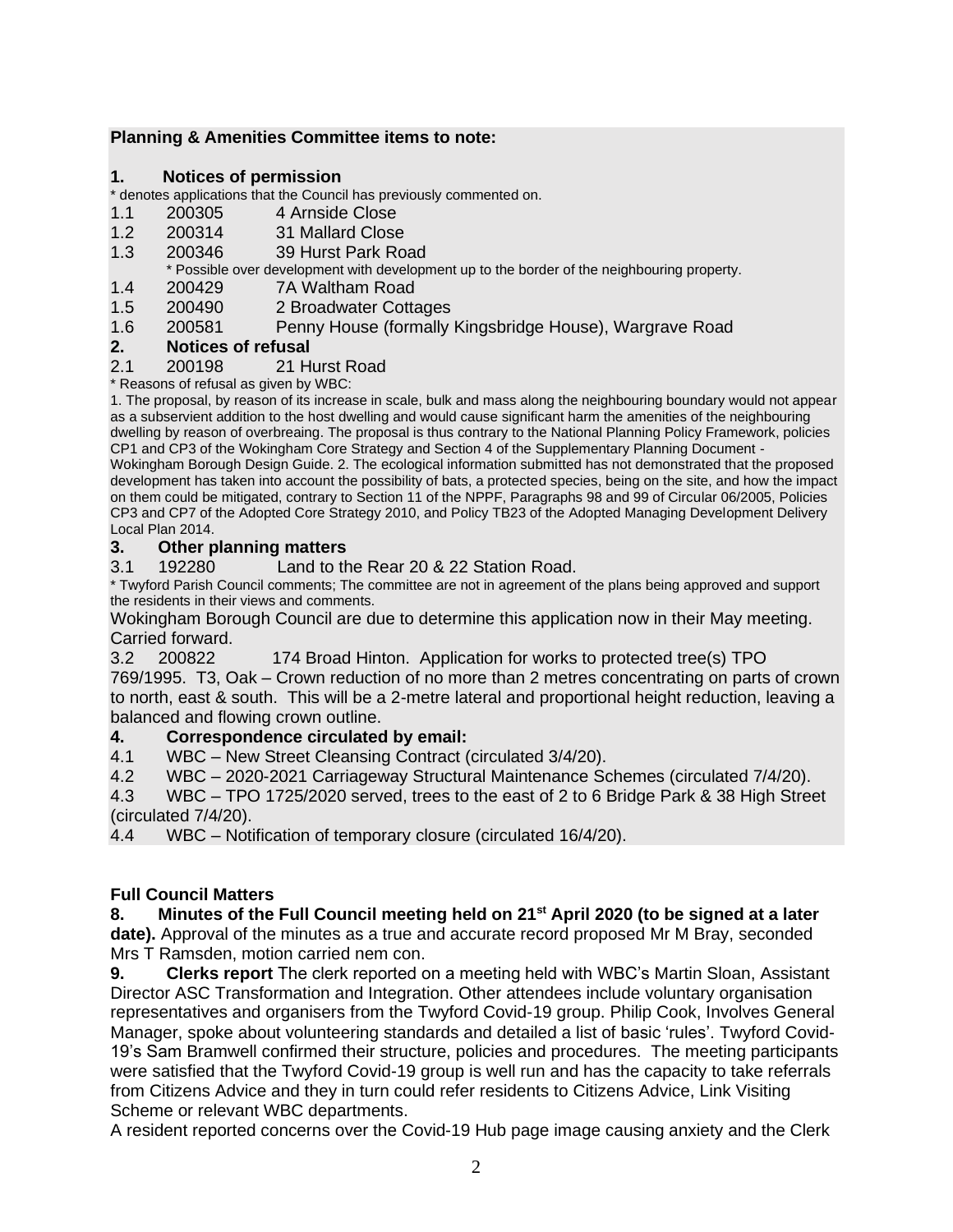has made arrangements for it to be replaced with a rainbow style image.

#### **10. Community Resilience program**

10.1 To consider organising Twyford Arts and Crafts Festival 2020. Mr R Abeywardana reported.

What?

- A portfolio of memories from this time as part of a community resilience programme, with a focus on working together and looking forward to the future.
- To bring together poems, stories, journals, articles, art (any form, e.g. mosaic, tapestry, videos), photos, music and dance.
- To learn from the experiences that we are all going through.
- To have themes / days where people can submit their work (Easter, VE Day, Wordsworth Day, National Teachers' Day).
- Part of an on-going project which can last the duration of lockdown.

Why?

- To celebrate the community of Twyford, bring the community together and demonstrate the Council's presence during the pandemic.
- To improve morale in the village. To allow people to have a forum to share their happiness and anxieties. To provide a forum for combatting social isolation and loneliness.
- To engage local businesses who are struggling, to publicise the event (e.g. Haa Hoos). To demonstrate Council's willingness to assist.

#### When?

• To set up the festival by 15.05.20.

### How?

Communication:

- To set up a website on the Twyford Parish Council website.
- To market the event on Twitter, Facebook and Instagram. To also create leaflets and posters.
- To ensure that the event reaches all branches of the community a focus on inclusivity.
- To work with schools (Polehampton, Colleton and Piggott to ensure that families receive the communication), Scouts and Guides – focus on children and families.
- To also work with the Covid-19 group to distribute leaflets to those isolating, vulnerable and elderly.
- To work with the Twinning Association, Care Homes, Churches and other organisations.
- To put up posters in the supermarkets, leaflets to the Pharmacies and Notices in parks.

Proposal: Clerk to liaise with local organisations to ascertain whether they would be willing to assist. Mr R Abeywardana to attend the meeting with Twyford Together to discuss the idea and proposals.

Target Market

All age groups. The residents of Twyford. The marketing campaign will therefore be varied (social media and leaflets) to capture all of the community.

10.2 To consider costs for marketing / website

Proposal:

Funding: £2,500. The marketing quote from Julian Clark Creative Ltd is £850 for logo design, to design Instagram and Facebook, Posters and Flyers. We will need funding for the leaflets to be printed and distributed.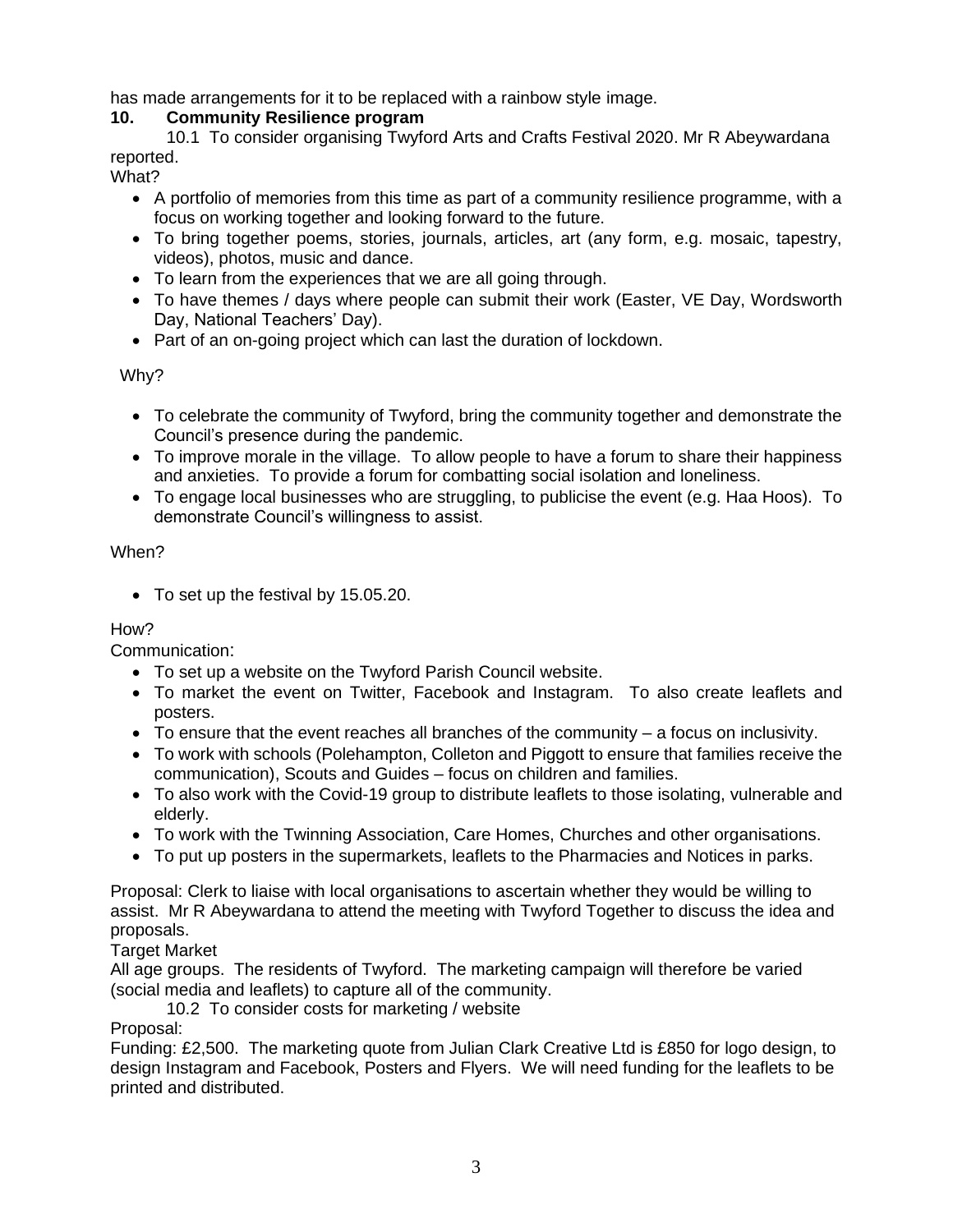**Submissions** 

To encourage members of the community to submit their pieces via email or upload them onto Instagram. The submissions can also be collected / pictured by volunteers. The submissions would need to be vetted before they are uploaded. To work with the Covid-19 Group to collect examples of kindness in the village and to liaise with Sam Bramwell in this regards. Proposal: Can the Clerk or Assistant Clerk be responsible for the submissions?

Once the lockdown is completed, we can showcase the work in a gallery (perhaps at Loddon Hall) / Open Air Cinema.

Discussion took place on logistics of delivering leaflets and keeping within the social distancing guidelines. Suggestion to utilise the Covid-19 volunteers, adopt a street volunteers, pharmacist deliveries. Suggestion to have a two sided leaflet one side detailing the helplines for Twyford Covid-19 & Citizens Advice.

Mr J Bowley asked what further expenditure would be incurred. Anticipated further expenditure could include open air cinema, virtual video & Loddon Hall exhibition.

Mr R Abeywardana proposed to **RECOMMEND to Full Council** £2500 for the Arts and Crafts festival, seconded Mr J Jarvis, motion carried nem con.

- 10.3 Update on open air cinema costings carried forward.
- 10.4 To consider organising a virtual dog show carried forward.
- 10.5 Woodley foodbank & Wokingham Community Hub update carried forward.

#### **11. Communication & liaison with other groups within the Parish**

11.1 Covid-19 website page

The page is continuously being updated. Leaflets from Wokingham Borough Council detailing contact numbers and detailing Community Hub drop off sites have been added. Twyford residents can now drop items to the library on Monday, Wednesday and Friday mornings. The list of takeaways has been double checked with the restaurants and updated. A link to RG10's list of deliveries has been added. The telephone number and email contact details for the Twyford Covid-19 group have also been added. Proposed Mrs E Ashley, seconded Mr C Wickenden to **RECOMMEND to Full Council** £100 budget for Facebook advertising to promote the Covid-19 page. Motion carried unanimously.

11.2 Report on meeting with Twyford Covid-19 & Twyford Together - Mrs B Ditcham and the clerk will be meeting with Twyford Togethers Rob Yeadon and representatives from the Covid-19 group to discuss supporting businesses after lockdown – meeting arranged for Wednesday 29<sup>th</sup> April. Mr R Abeywardana also asked to attend.

#### **12. Items to be discussed at the next meeting:**

- Mrs B Ditcham reported that there are a lot of facilities for seniors in the village and asked if the Council are offering them support?
- Mr J Bowley asked to bring the meeting time forward and it agreed to change the meeting time on future meetings to 7:30pm.

### **13. Date of next meeting: Tuesday 5th May 2020**